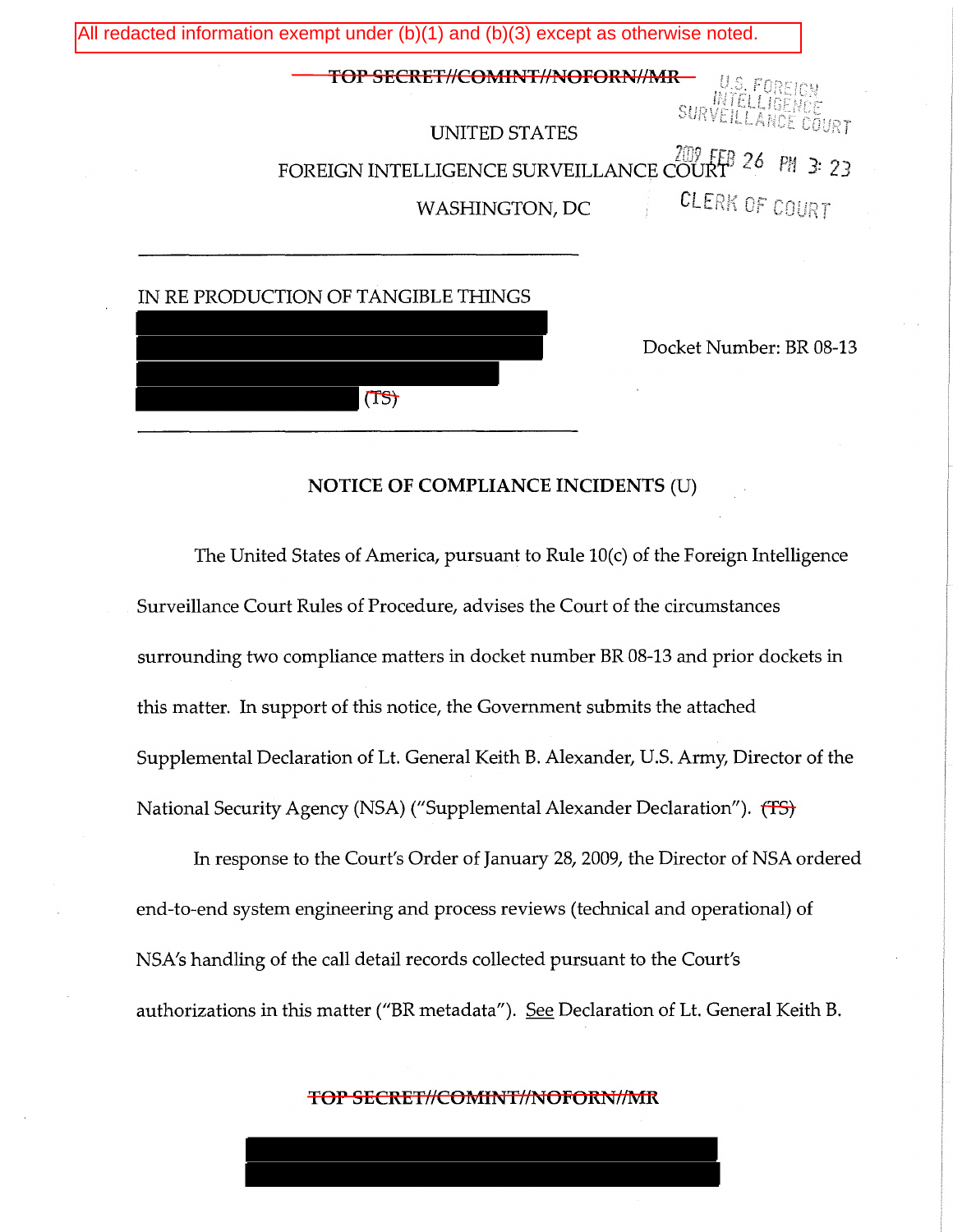Alexander, U.S. Army, Director, National Security Agency, filed February 17, 2009, at 21 ("Alexander Declaration"). The Director also ordered an audit of all queries made of the BR metadata repository since November 1, 2008, to determine if any of the queries during that period were made using telephone identifiers for which NSA had not determined that a reasonable, articulable suspicion exists that they are associated with

as required by the Court's Primary Orders.<sup>1</sup> Id. at 22-23. These reviews identified the following two matters where NSA did not handle the BR metadata in the manner authorized by the Court.<sup>2</sup> (TS//SI//NF)

**Queries Using 19, 2009, NSA notified the National 10. Property 19, 2009, NSA notified the National** Security Division (NSD) and the Office of the Director of National Intelligence that one of its analytical tools (known as ) may have been used to query the BR metadata and that such queries may have used non-RAS-approved telephone identifiers. Supp. Alexander Decl. at 5. According to the Supplemental Alexander Declaration, determined if a record of a telephone identifier was present in NSA databases and, if so, provided analysts with certain information regarding the calling activity associated with that identifier.  $\underline{Id}$  at 3, 5-6. It did not provide analysts with the telephone identifiers that were in contact with the telephone identifier that

<sup>2</sup> NSD orally notified Court advisors of these two matters on February 20, 2009. (S)

<sup>&</sup>lt;sup>1</sup> In this notice, the Government will refer to this standard as the "RAS standard" and telephone identifiers that satisfy the standard as "RAS-approved." (S)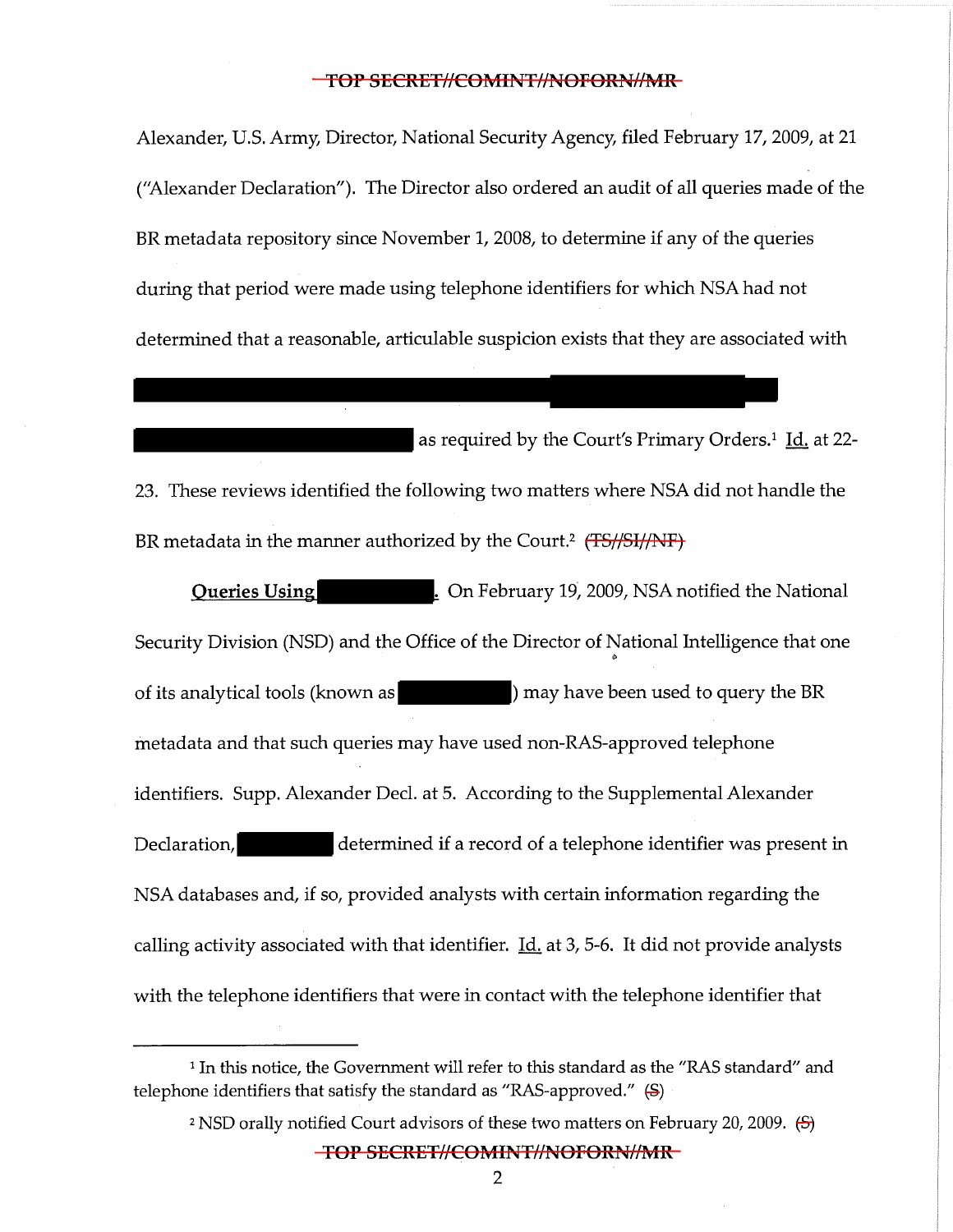served as a basis for the query.  $\underline{Id}$  at 3, 6. Although could operate as a stand-alone tool, it more often operated automatically in support of other analytic tools, namely **namely**, which is described more fully in the Supplemental Alexander Declaration. Id. at 3, 5-7. Since the Court's initial Order in May 2006, would search the BR metadata and other NSA databases. Id. at 2-3, 5-6.

### (TS//SI//NF)

According to the Supplemental Alexander Declaration, on February 18, 2009, NSA disabled portions of two analytic tools, the most disabled portions of two analytic tools, often invoked query mechanism. Id. at 7. On February 19, 2009, NSA confirmed that was querying the BR metadata without requiring RASapproval of the telephone identifiers used as query terms.  $\underline{Id}$  at 5. NSA then began to eliminate access to the BR metadata. Id. at 3. On February 20, 2009, NSA restricted access to the BR metadata to permit only manual queries based on RASapproved telephone identifiers and to prevent any automated processes from accessing the BR metadata. Id. at 7, 9. NSA also blocked access to the historical files that were generated from automated queries. Id. at 7. Before re-instituting automated processes that would access the BR metadata, NSA and NSD will determine that any proposed automated process will access the BR metadata in a manner that complies with the Court's Orders. Id. at 9-10. (TS//SI//NF)-

**TOP SECRET//COMINT//NOFORN//MR** 

3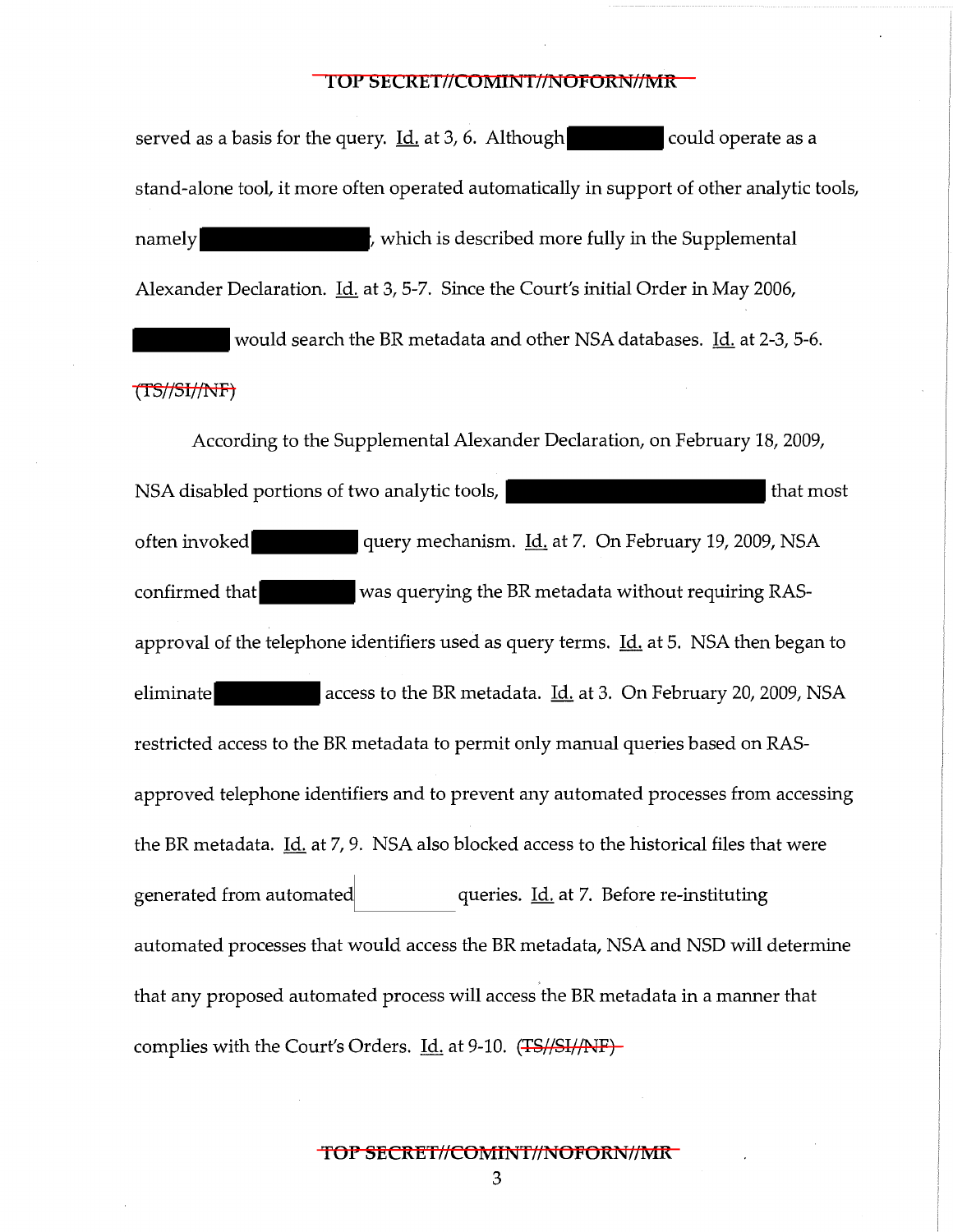**Improper Analyst Queries Since November 1, 2008.** On February 20, 2009, NSA notified NSD that NSA's audit of queries since November 1, 2008 had identified three analysts who conducted chaining in the BR metadata using fourteen telephone identifiers that had not been RAS-approved before the queries. According to the Supplemental Alexander Declaration:

- One analyst conducted contact chaining queries on four non-RASapproved telephone identifiers on November 5, 2008;
- A second analyst conducted one contact chaining query on one non-RASapproved telephone identifier on November 18, 2008; and
- A third analyst conducted contact chaining queries on three non- RASapproved telephone identifiers on December 31, 2008; one non-RAS approved identifier on January 5, 2009; three non-RAS approved identifiers on January 15, 2009; and two non-RAS approved identifiers on January 22, 2009.

Id. at 8. None of the telephone identifiers used as seeds was associated with a U.S. person or telephone identifier, and none of the improper queries resulted in intelligence reporting. Id. at 8-9. According to the Supplemental Alexander Declaration, at the time of the improper queries, the three analysts were conducting queries of telephone metadata other than the BR metadata, and each appears to have been unaware that they were conducting queries of the BR metadata. Id. at 9.  $\left(\frac{TS}{/ST}{N}F\right)$ 

**TOP SECRET//COMINT//NOFORN//MR** 

4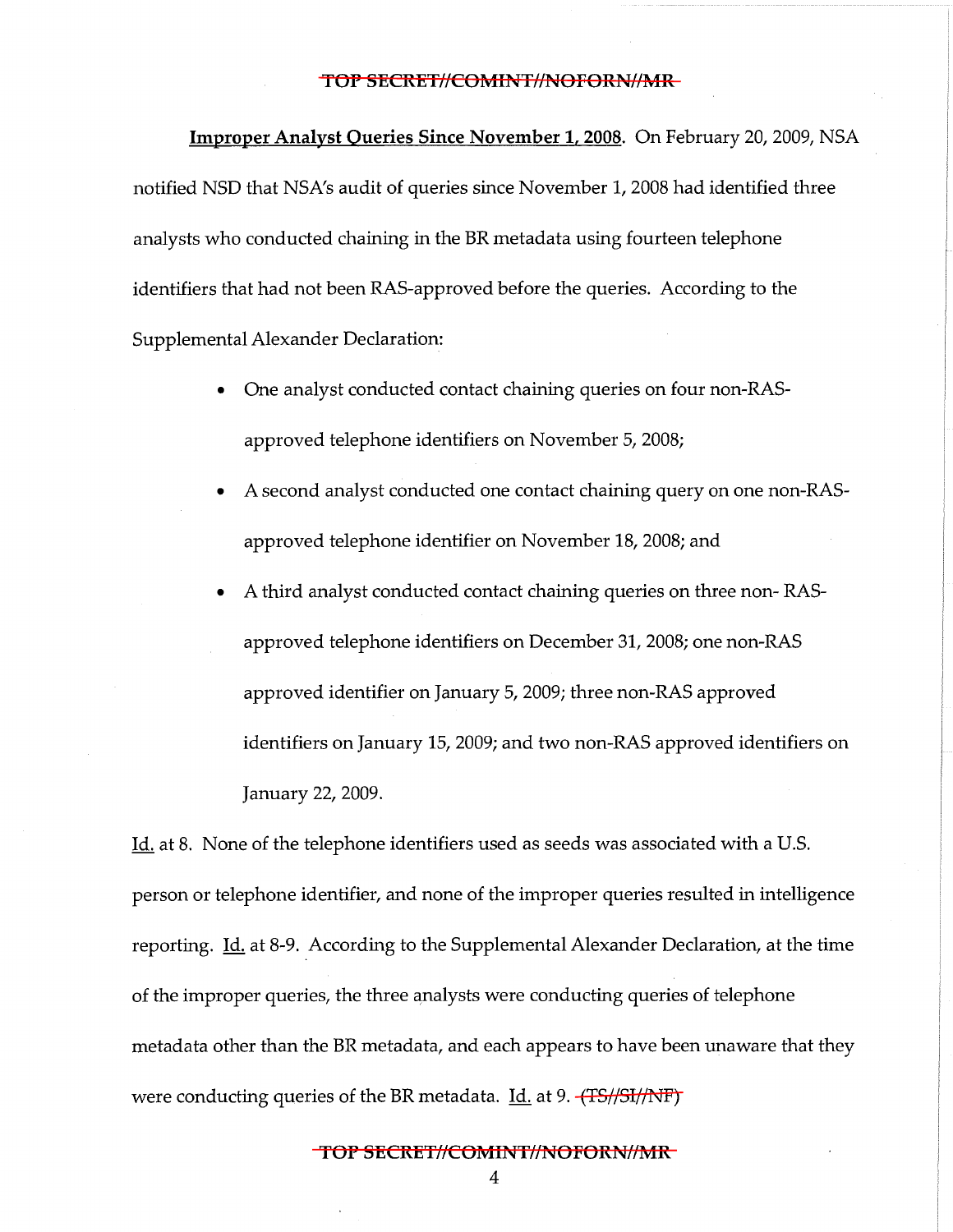As stated in the Alexander Declaration, NSA began designing a software fix to prevent the querying of the BR metadata with telephone identifiers that had not been RAS-approved. Alexander Deel. at 23-24. On February 20, 2009, NSA installed that software fix; as a result, no non-RAS-approved telephone identifier may be used to query the BR metadata. Supp. Alexander Decl. at 9. (TS//SI//NF)

-- *Remainder of page intentionally left blank* --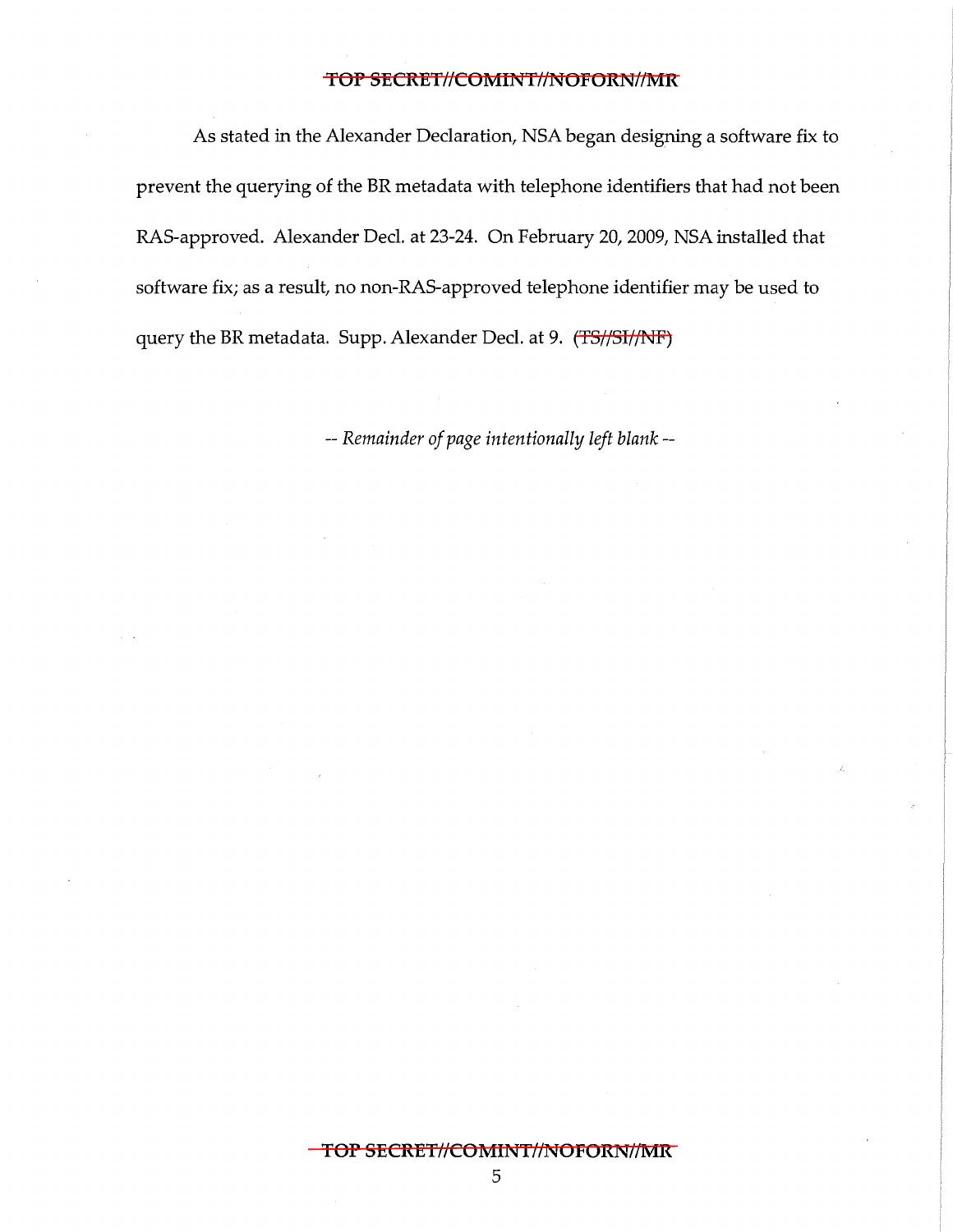$|(b)(6)$ 

\* \* \*

The Government acknowledges that in the above matters it did not handle the BR metadata in the manner authorized by the Court. These matters were identified as a result of the several oversight and investigative obligations that the Government voluntarily undertook as a result of the Court's Order of January 28, 2009. The Government also has implemented certain additional restrictions on the access to the BR metadata that are designed to prevent the recurrence of improper access to the BR metadata. Accordingly, the Government respectfully submits that the Court need not take any further remedial action. (TS//SI//NF)

Respectfully submitted,

Acting Section Chief, Oversight



Office of Intelligence

National Security Division United States Department of Justice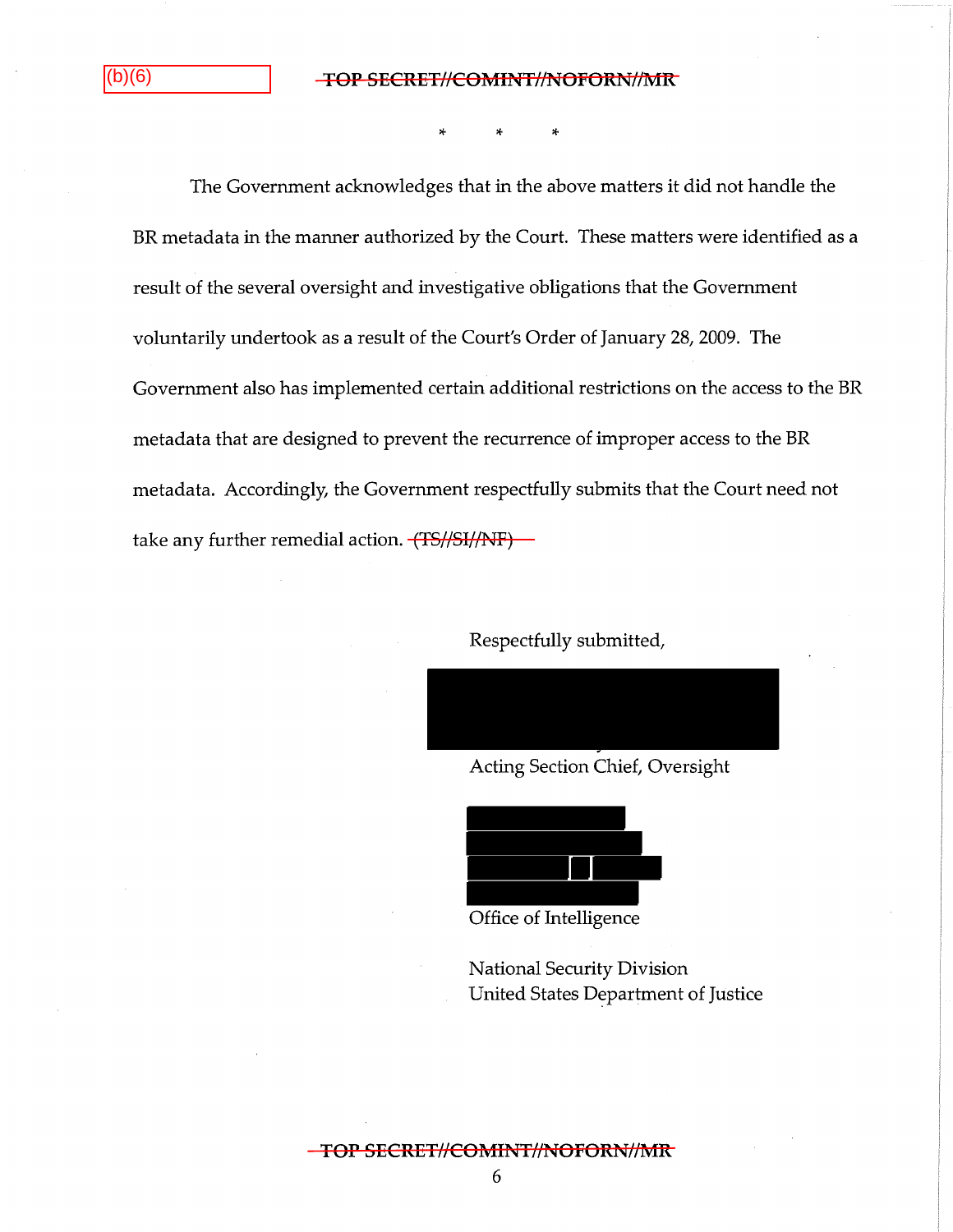Attachment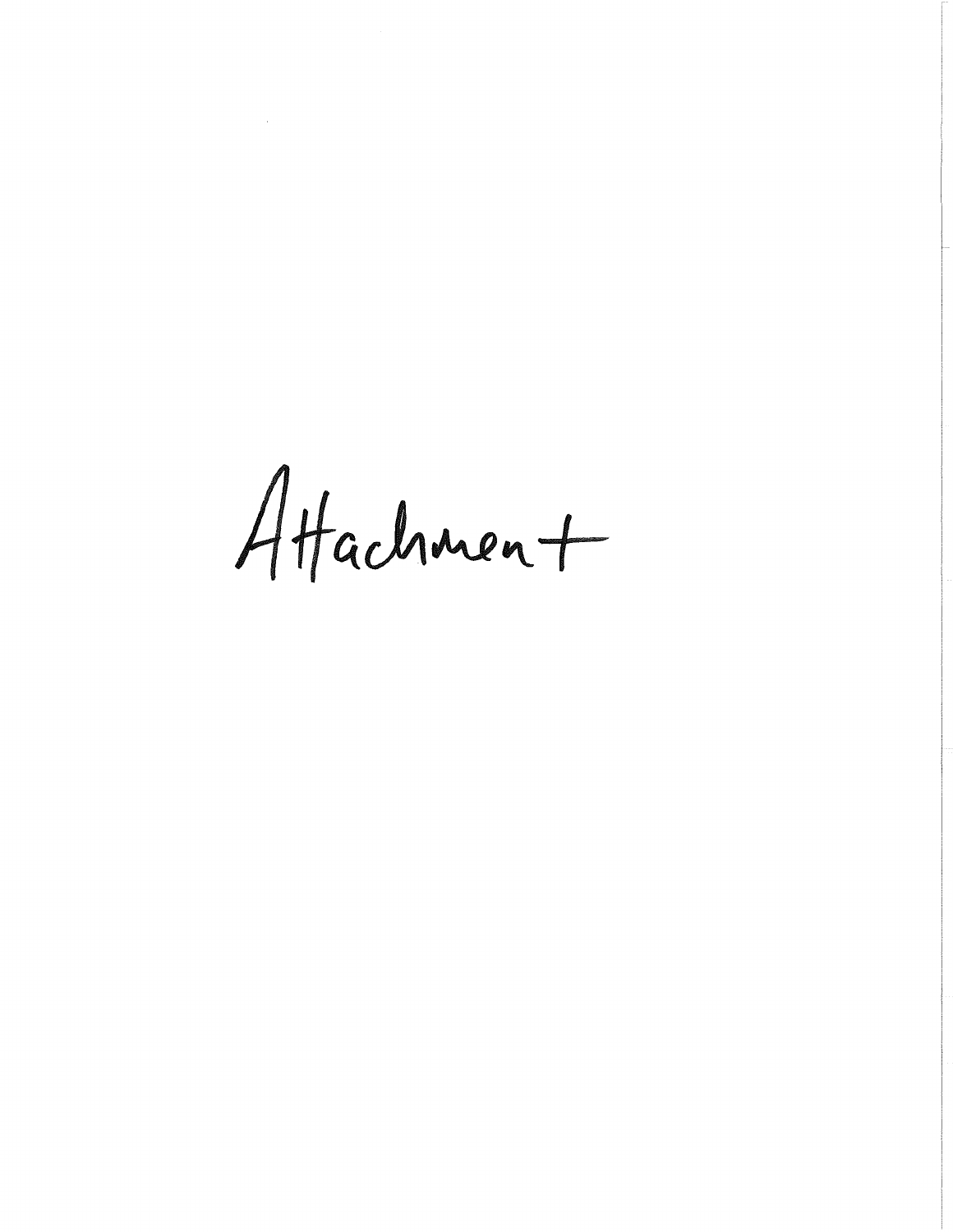# **UNITED STATES FOREIGN INTELLIGENCE SURVEILLANCE COURT WASHINGTON, D.C.**



Docket No.: BR 08-13

# **SUPPLEMENTAL DECLARATION OF LIEUTENANT GENERAL KEITH B. ALEXANDER, UNITED STATES ARMY, DIRECTOR OF THE NATIONAL SECURITY AGENCY**

(U) I, Lieutenant General Keith B. Alexander, depose and state as follows:

(U) I am the Director of the National Security Agency ("NSA" or "Agency"), an intelligence agency within the Department of Defense ("DoD"), and have served in this position since 2005. I currently hold the rank of Lieutenant General in the United States Army and, concurrent with my current assignment as Director of the National Security Agency, I also serve as the Chief of the Central Security Service and as the Commander of the Joint Functional Component Command for Network Warfare.

(U) The statements herein are based upon my personal knowledge, information provided to me by my subordinates in the course of my official duties, advice of counsel, and conclusions reached in accordance therewith.

> Derived From: NSA/CSSM 1-52 Dated: 20070108 Declassify On: MR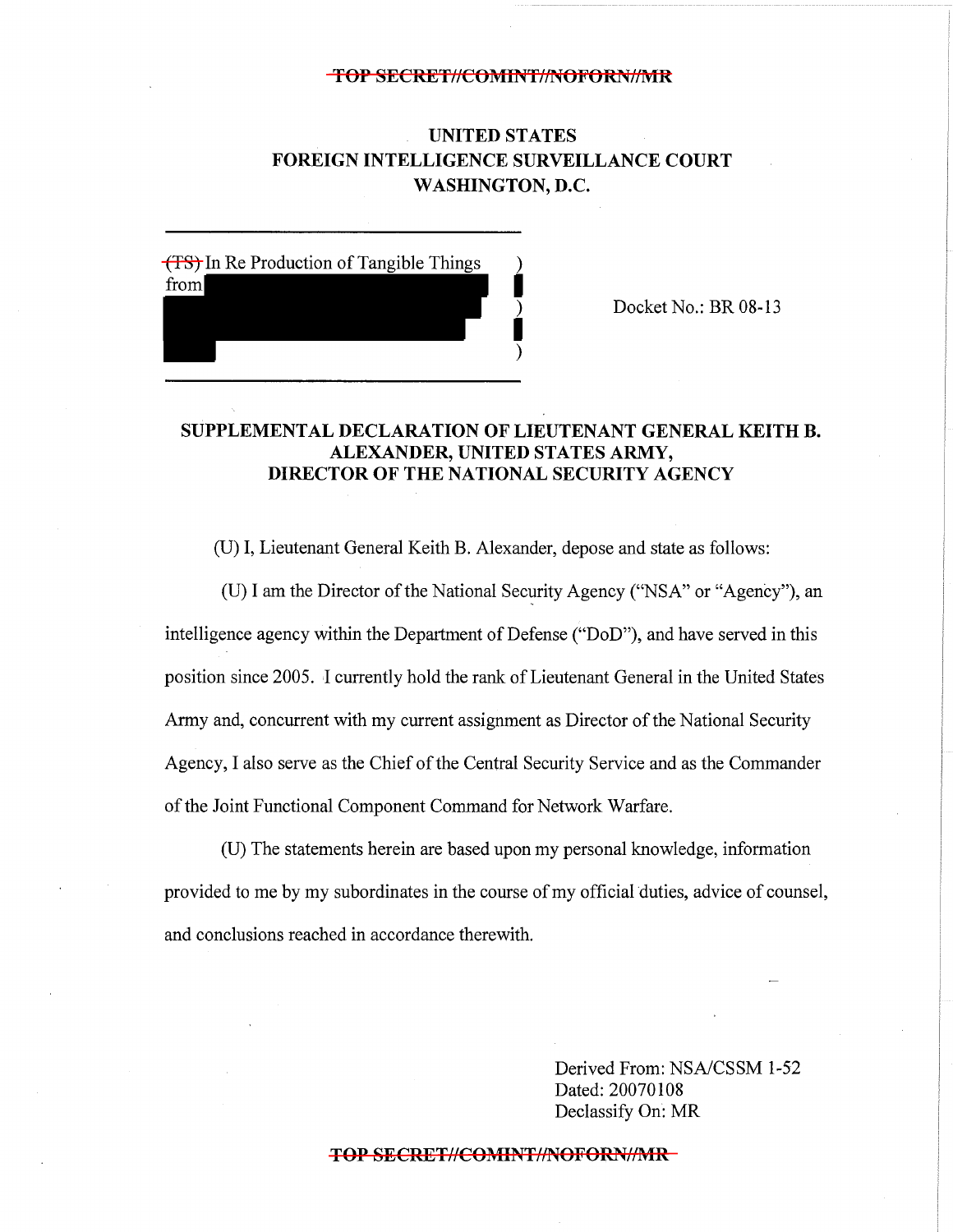# I. (U) **Purpose:**

(TS//SI//NF) Pursuant to a series of Orders issued by the Court since May 2006, NSA has been receiving telephony metadata from telecommunications providers. NSA refers to the Orders collectively as the "Business Records Order" or "BR FISA." Among other things, the Business Records Order requires NSA to determine that there is a reasonable articulable suspicion ("RAS") to believe that a telephone identifier that NSA wishes to use as a "seed" for accessing the BR FISA data is associated with

This supplemental declaration describes two compliance matters that NSA has discovered while implementing the corrective actions the Government described to the Court in the brief and declaration filed with the Court on 17 February 2009 regarding a compliance matter that the Department of Justice ("DoJ") first brought to the Court's attention on 15 January 2009. *See, respectively,* Memorandum of the United States in Response to Court's Order Dated January 28, 2009, ("DoJ Memo") *and* Declaration of Keith B. Alexander ("Alexander Declaration"), Docket BR 08-13.

# II. (U) **Incidents:**

# A. (U) **Summary**

(TS//SI//NF) During an end-to-end review of NSA's technical infrastructure that I ordered in response to the compliance incident that DoJ reported to the Court on 15 January 2009, NSA personnel determined on 18 February 2009 that an NSA analytical tool known as was querying both E.O. 12333 and the Business Records

TOP SECRET//COMINT//NOFORN//MR

 $-2 -$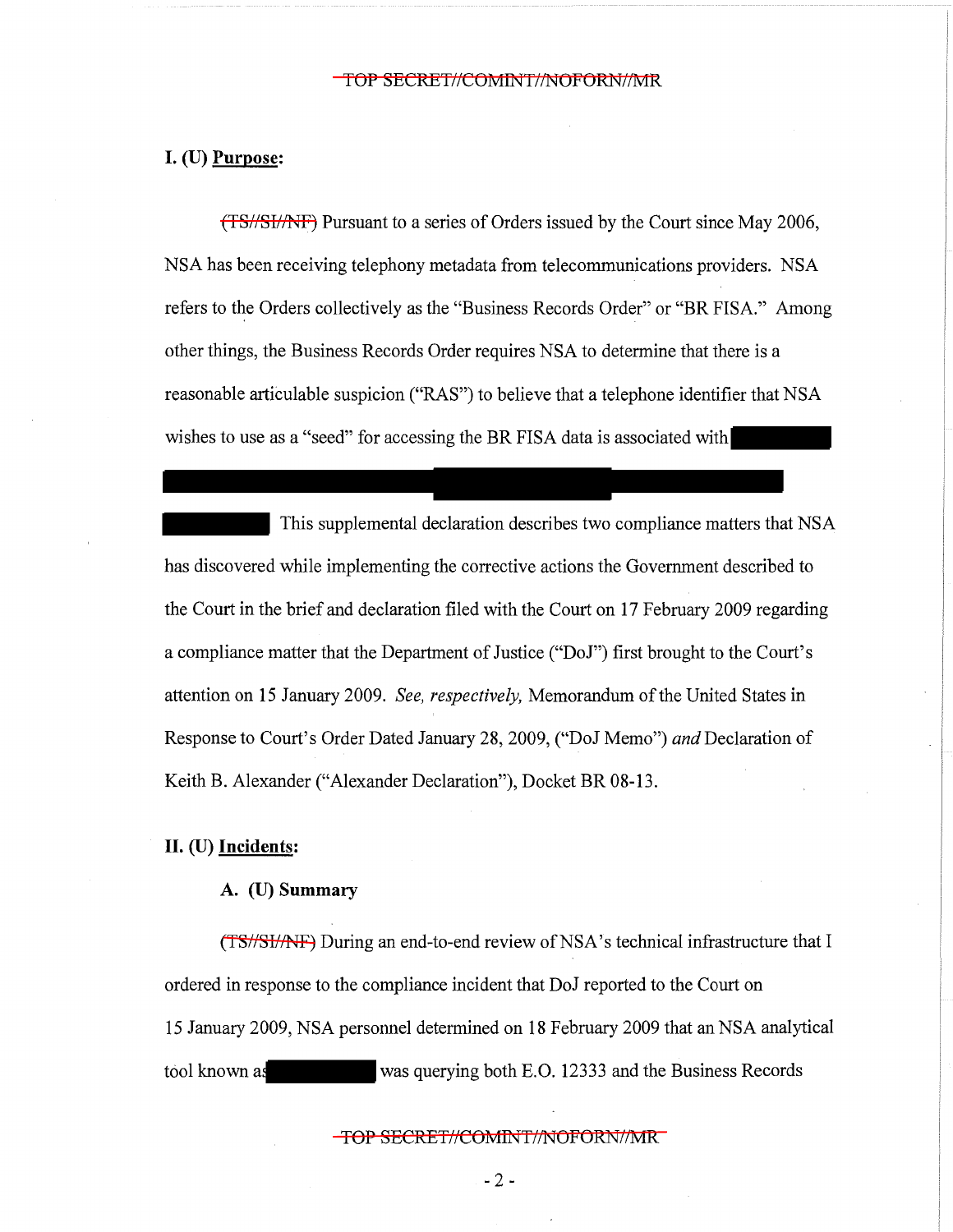data and that such queries would not have been limited to RAS approved telephone identifiers. As explained further below, was automatically invoked to support certain types of analytical research. Specifically, to help analysts identify a phone number of interest. If an analyst conducted research supported by  $\blacksquare$ , the analyst would receive a generic notification that NSA's signals intelligence ("SIGINT") databases contained one or more references to the telephone identifier in which the analyst was interested; a count of how many times the identifier was present in SIGINT databases; the dates of the first and last call events associated with the identifier; a count of how many other unique telephone identifiers had direct contact with the identifier that was the subject of the analyst's research; the total number of calls made to or from the telephone identifier that was the subject of the analyst's research; the ratio of the count of total calls to the count of unique contacts; and the amount of time it took to process the analyst's query.  $\qquad \qquad$  did not return to the analyst the actual telephone identifier(s) that were in contact with the telephone identifier that was the subject of the analyst's research and the analyst did not receive a listing of the individual NSA databases that were queried by

(TS//SI//NF) After identifying that-was allowing non-RAS approved telephone identifiers to be used to conduct queries of the BR FISA metadata to generate the statistical information that returned to individual analysts, NSA personnel immediately began to eliminate ability to access the BR FISA data. As of 20 February 2009, no automated analytic process or analytical tool can access the telephony metadata NSA receives pursuant to the Business Records Order. Moreover, the system's change of 20 Feburary 2009 also prevents manual queries of the BRFISA

TOP SECRET//COMINT//NOFORN//MR

- 3 -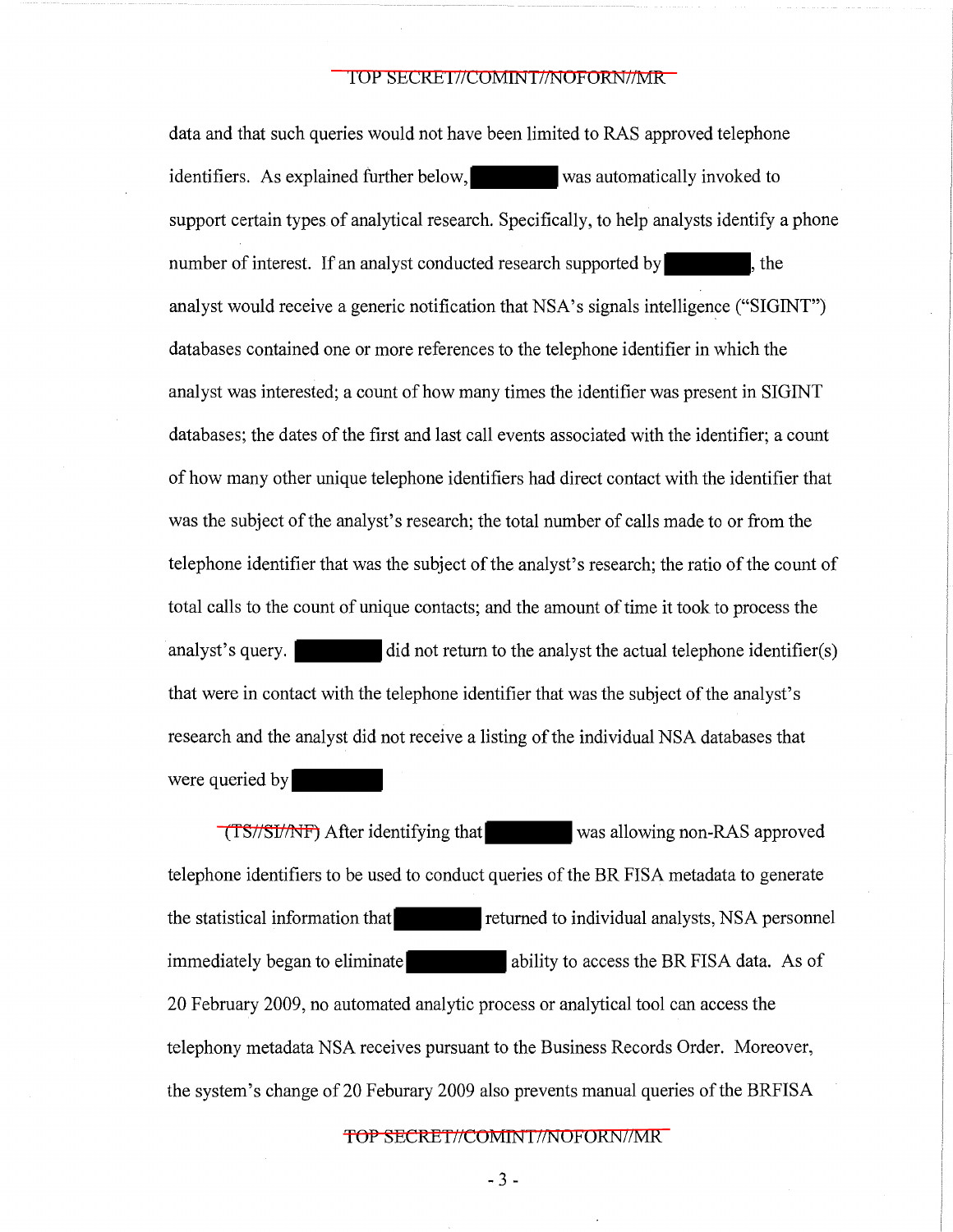metadata unless NSA has determined that the telephone identifier that is being used to query the data has satisfied the RAS standard.

(TS//SI//NF) In addition to the problem NSA identified regardingduring a 100% audit of individual analyst queries of the BR FISA metadata, NSA personnel discovered that three analysts inadvertently accessed the Business Records data using fourteen different non-RAS approved selectors between 1 November 2008 and 23 January 2009. None of the improper queries resulted in any intelligence reporting and none of the identifiers were associated with a U.S. telephone identifier or U.S. person. The technical change NSA implemented on 20 February 2009 to correct the problem of automated BR FISA queries also included another software change that prevents manual queries against non-RAS approved identifiers. Thus, the 20 February 2009 system upgrades should prevent recurrences of the improper analyst queries that are also discussed in detail below.

#### **B. (U) Details**

#### (S) **Incident 1:** -

(TS//SI//NF) As part of the response to the compliance problem described to the Court in my 17 February 2009 declaration, I ordered an examination "to ensure that NSA's technical infrastructure has not allowed, and will not allow, non-approved selectors to be used as seeds for contact chaining of the BR FISA data." Alexander Declaration at 22. I also stated that NSA would "report to DoJ and the

### TOP SECRET//COMINT//NOFORN//MR

- 4 -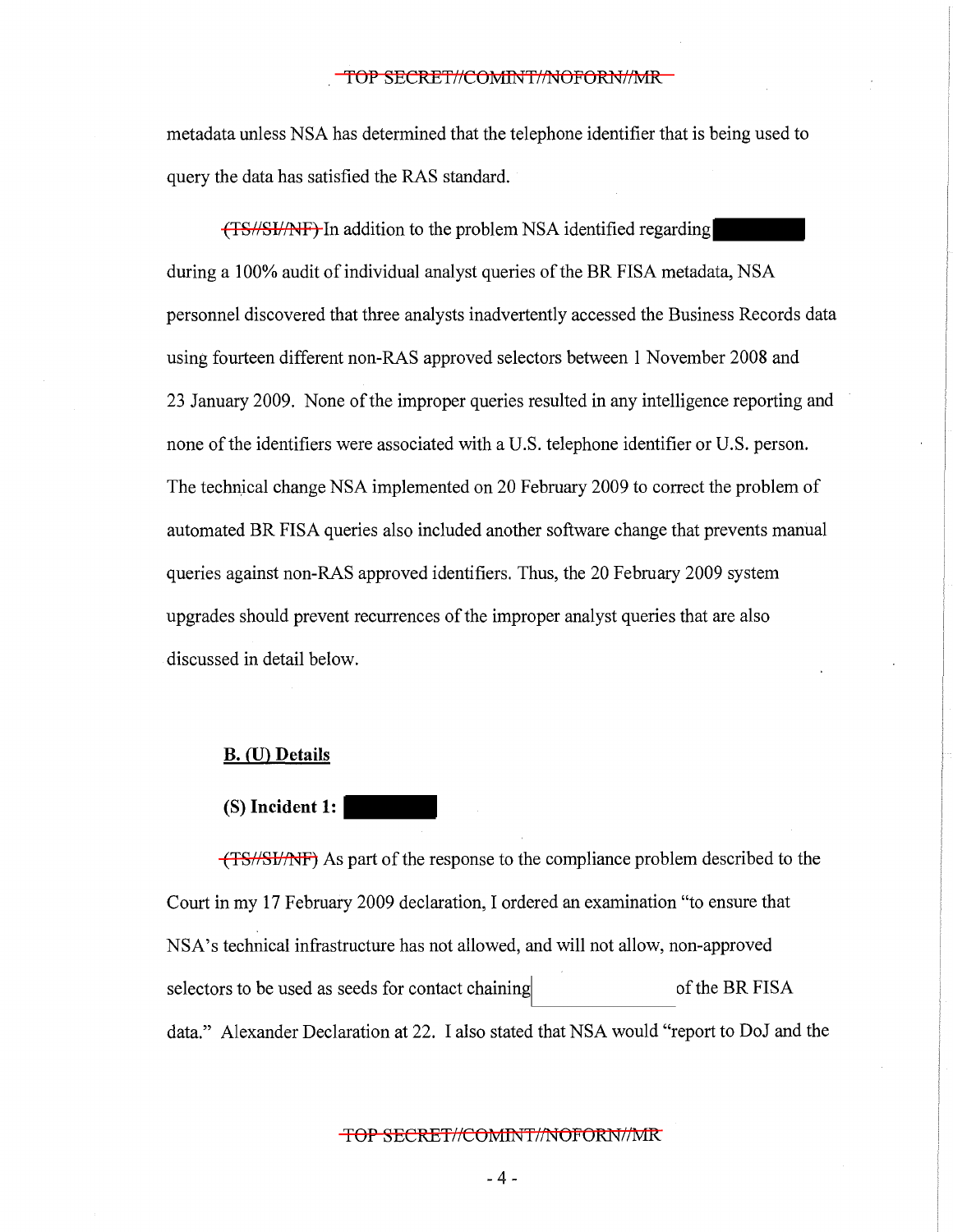Court if this examination of the technical infrastructure reveals any incidents of improper querying of the BR FISA data repository.". *Id.* 

(TS//SI//NF) On 18 February 2009, NSA technical personnel notified NSA's Office of General Counsel that, as part of the review of NSA's technical infrastructure<br>that I ordered, they discovered that the use of<br>may have resulted in queries of NSA's BR FISA data and that such queries would not have been limited to the use of RAS approved telephone identifiers. On 19 February 2009, NSA personnel confirmed that this was, in fact, the case. NSA informally notified DoJ and the Office of the Director of National Intelligence of this problem later that same day.

 $(S/\sqrt{ST})$  As I stated above, NSA uses<br>to support analytical research regarding telephone identifiers that are of intelligence interest to NSA's SIGINT personnel. determines if a telephone identifier is present in NSA data repositories and also reports the level of calling activity associated with any particular telephone identifier. Although can be used as a stand-alone tool, it is used more often as a background process in support of other NSA analytical tools.

(S//SI)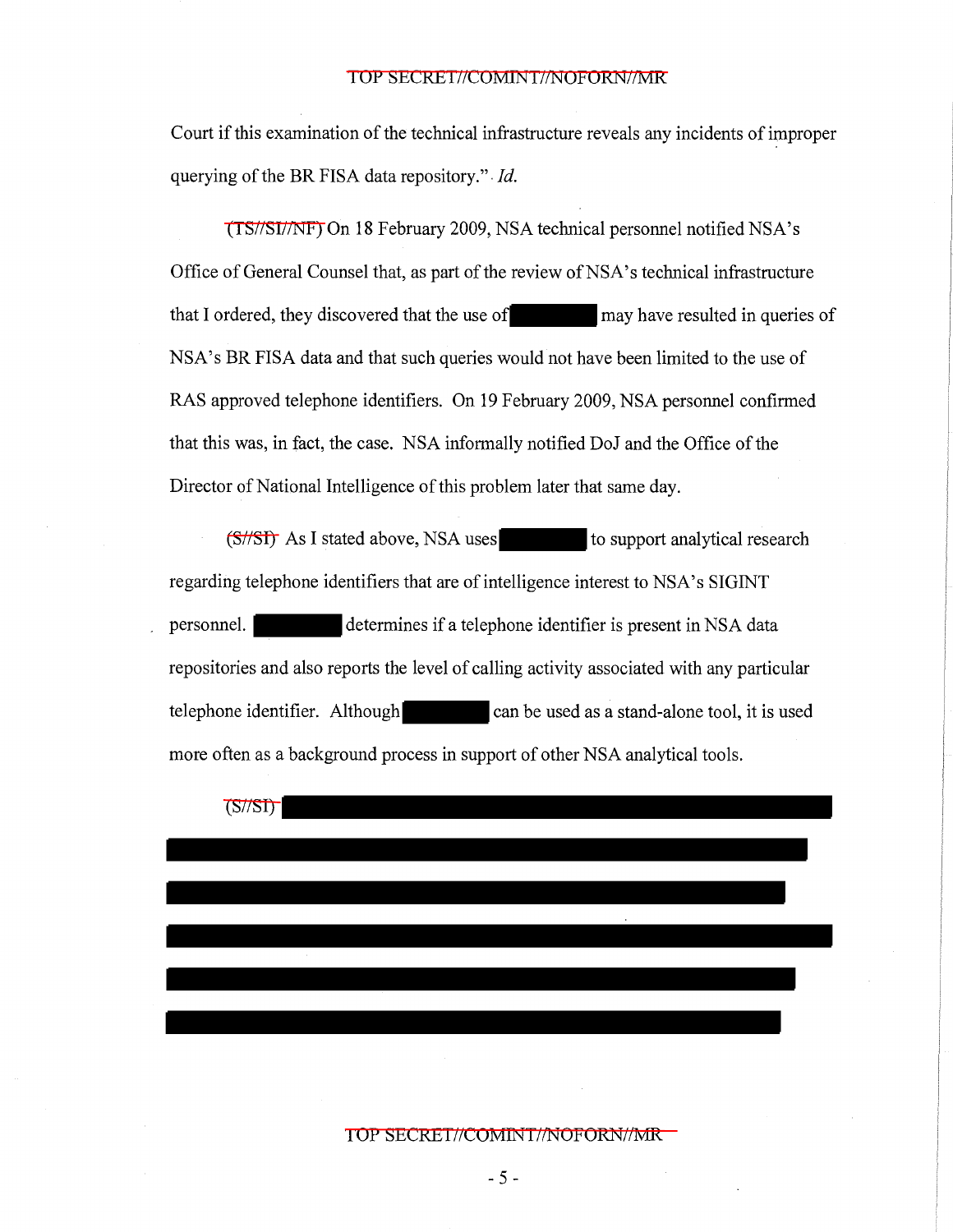results of the queries (the number of unique contacts found for each expanded telephone identifier; the total number of calls made to or from the telephone identifier that served as the basis for the query; the ratio of total calls to unique calls; the date of the first call event recorded; the date of the last call event; and the amount of time it took to process the query) would be displayed to the analyst

The

|                                                                                             | Although $ $                                                   |  |  | no longer can access the |
|---------------------------------------------------------------------------------------------|----------------------------------------------------------------|--|--|--------------------------|
| BR FISA data,                                                                               | greatly assists analysts to choose selectively the best        |  |  |                          |
|                                                                                             | identifiers for further target development. As I stated above, |  |  | does not return          |
| the telephone identifier(s) that were in contact with the telephone identifier that was the |                                                                |  |  |                          |
| subject of the analyst's research.                                                          |                                                                |  |  |                          |

(TS//SI/NF) NSA has determined that the Agency had configured to include the BR FISA data repository as one of the sources of SIGINT data that

queried since the issuance of the first Business Records Order in May 2006.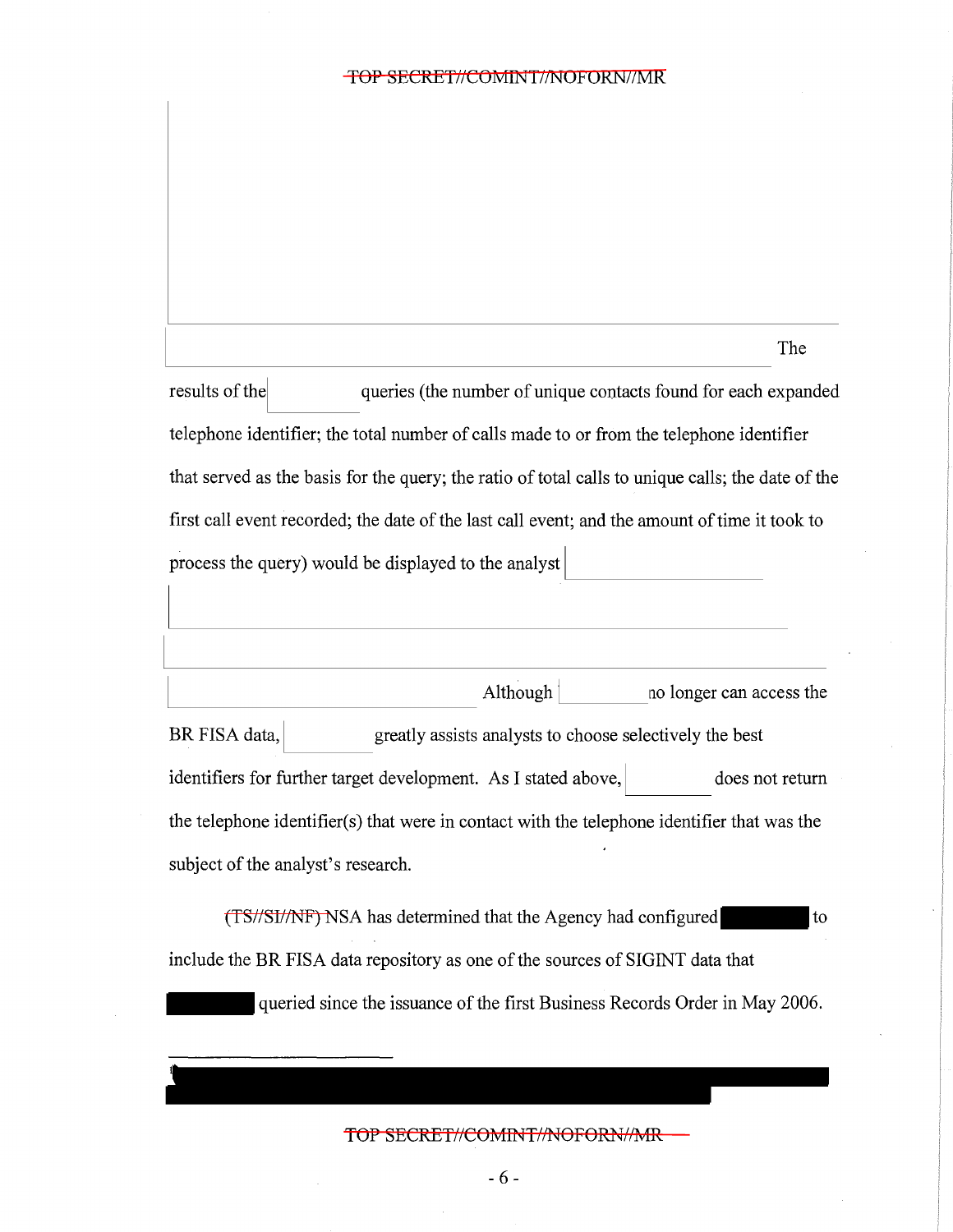This configuration remained in place until NSA identified this problem on 18 February 2009. As noted previously, did not tell individual analysts which SIGINT databases was querying nor did the tool provide analysts with the actual telephone numbers that had been in direct contact with the identifiers that served as the basis for queries. In other words, if an analyst wanted to construct a chain. of the contacts associated with an identifier that had been the subject of a -query, the analyst was required to query the appropriate data repositories directly. For BR FISA data, this meant that only an analyst approved for access to BR FISA material could conduct such a query.

(TS//SI//NF) Upon identification of this problem, NSA took immediate corrective actions. First, on the evening of 18 February 2009, NSA's Signals Intelligence Directorate disabled portions of two analytical tools used most often to invoke

automatic query mechanism. Second, on the morning of 19 February 2009, NSA shut down itself. Third, after conducting further examination of the problem, on the morning of 20 February 2009, the Signals Intelligence Directorate installed a technical safeguard called Emphatic Access Restriction, which is the equivalent of a firewall that prevents any automated process or subroutine from accessing the BR FISA data.<sup>2</sup> Fourth, on the evening of Friday, 20 February 2009, NSA blocked access to the historical files that were generated from automated queries.

TOP SECRET//COMINT//NOFORN//MR

- 7 -

<sup>&</sup>lt;sup>2</sup> (TS//SI//NF) This technical safeguard had been under development since mid-January 2009, following the initial discovery of compliance issues associated with the Business Records Order. The safeguard also prevents analysts from performing manual chaining on numbers that have not been marked as RAS approved.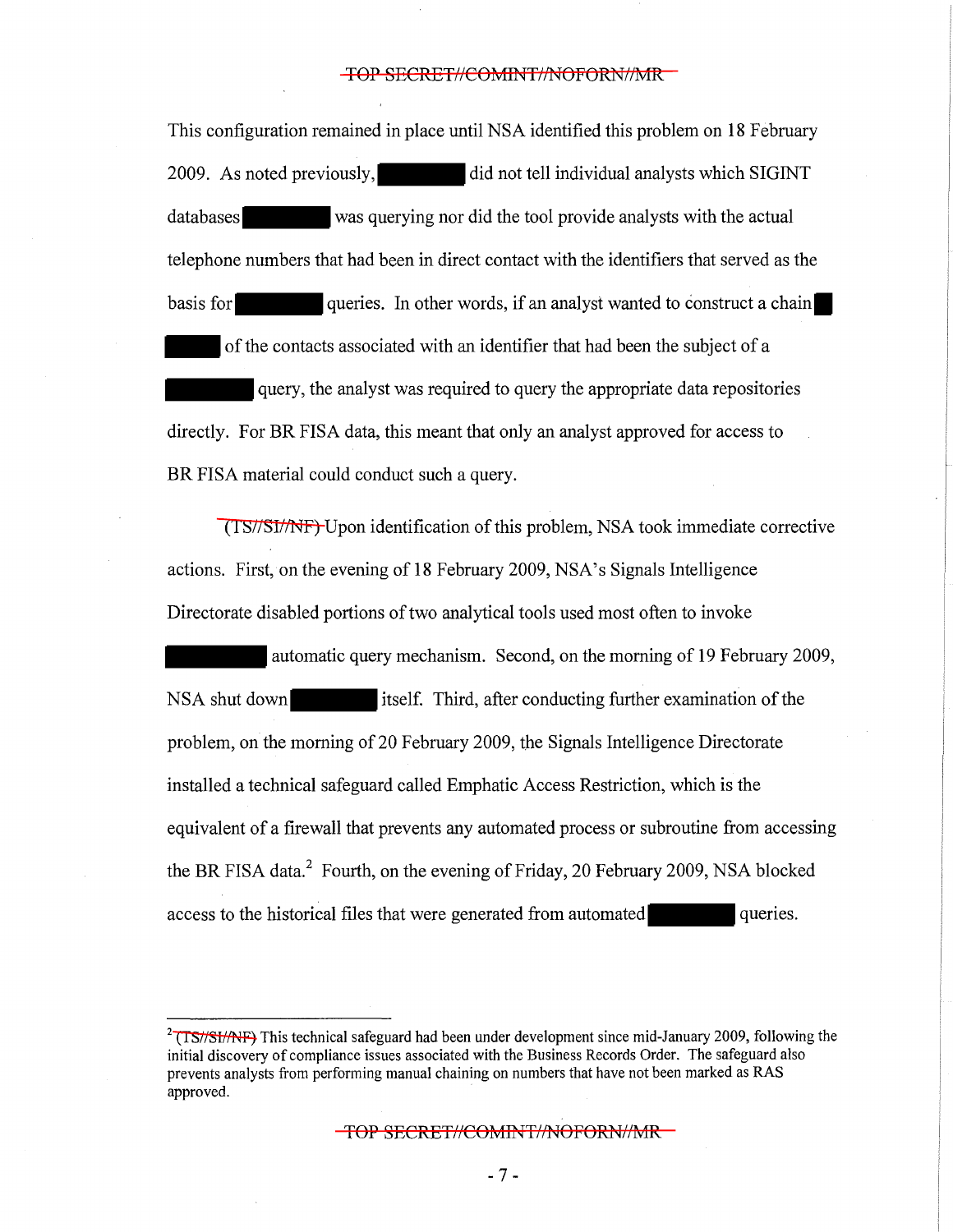### (S) **Incident 2: Improper Analyst Queries**

(TS/ /SI/ /NF) Among the other corrective actions described to the Court in the Government's filing on 17 February 2009, NSA also initiated an audit of all queries made of the BR FISA data between 1November2008 and 23 January 2009. *See* Alexander Declaration at 22-23. As part of this audit, NSA has identified additional instances of improper analyst queries of the BR FISA data. None of the improper queries resulted in any intelligence reporting and none of the identifiers were associated with a U.S. telephone number or person.

(TS//SI/NF) Prior to 15 January 2009, audits of BR FISA queries were implemented as spot checks of analyst queries or would be limited to a single day's worth of queries. After one of these spot checks identified improper queries conducted by two analysts, the Agency decided to conduct a more comprehensive audit of all analysts queries of the BR FISA metadata conducted between 1 November 2008 to 23 January 2009. *See* Alexander Declaration at 22-23. When NSA oversight personnel completed the first round of this comprehensive audit, they discovered that three analysts were responsible for fourteen instances of improper querying of the BR FISA data. The fourteen seed identifiers did not meet RAS approval prior to the analysts' queries. The first analyst conducted one query on one non-RAS approved seed identifier on 18 November 2008. The second analyst chained on four different non-RAS approved seeds on 5 November 2008. The third analyst chained on three different non-RAS approved seeds on 31 December 2008; one non-RAS approved identifier on 5 January 2009; three different non-RAS approved identifiers on 15 January 2009; and two different non-RAS approved identifiers on 22 January 2009. None of the improper

TOP SECRET//COMINT//NOFORN//MR

- 8 -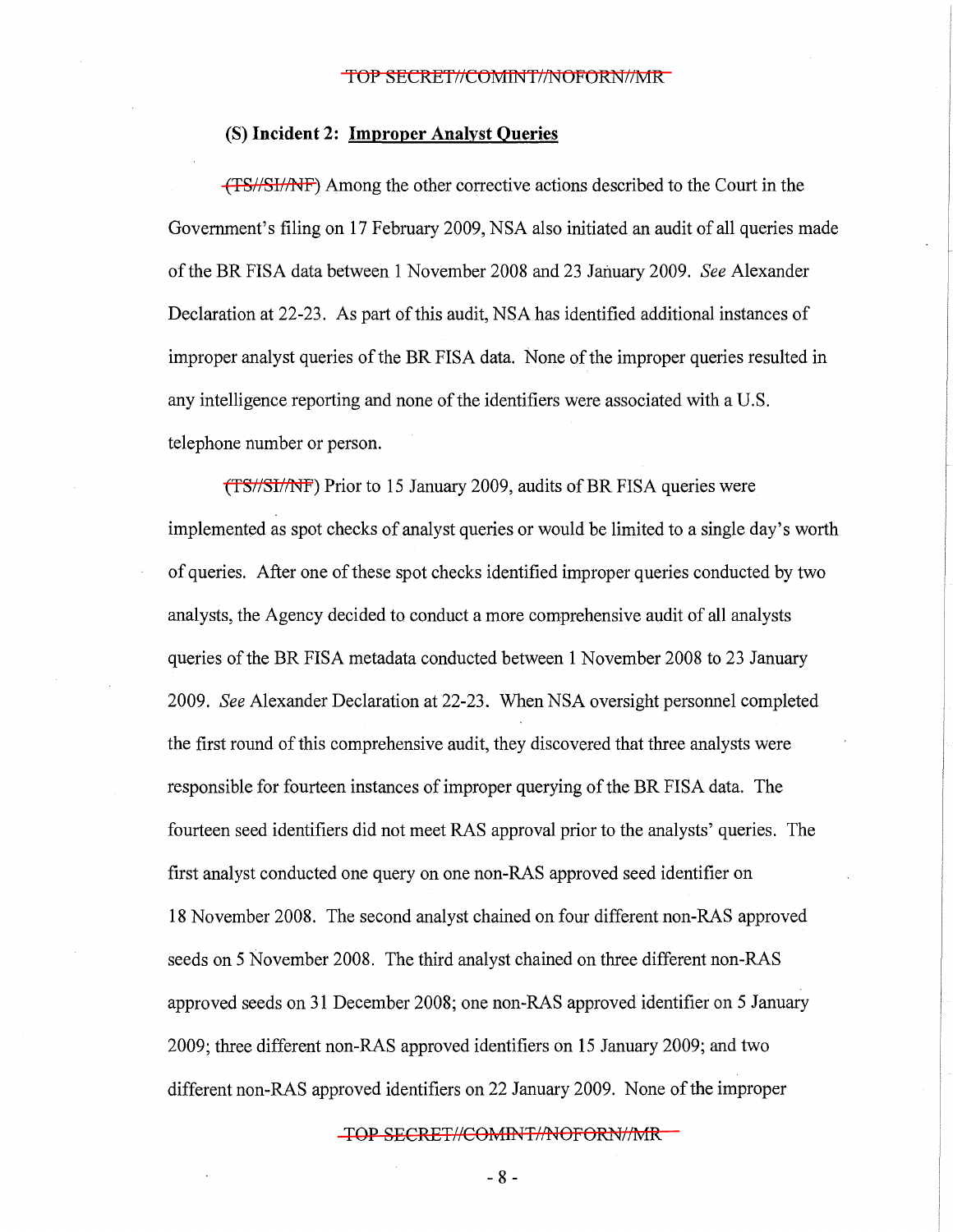queries resulted in any intelligence reporting and none of the identifiers were associated with a U.S. telephone identifier or U.S. person.

(TS//SI//NF) Each of the analysts responsible for these improper queries did not realize they were conducting queries in the BR FISA data. This conclusion is based on an audit of other queries they were conducting at the same time as well as questioning of the analysts by NSA's Oversight and Compliance Office. Each analyst thought they were conducting queries of other repositories of telephony metadata that are not subject to the requirements of the Business Records Order.<sup>3</sup> On 20 February 2009, software changes were made to ensure analysts could only access the BR data using this new version of the chaining tool.

(TS//SI//NF) As the Government reported in its filing of 17 February 2009, NSA decided to design new software to prevent the querying of any telephone identifier within the BR FISA data unless the identifier has been RAS-approved. See Alexander Declaration at 23-24. On 20 February 2009, the software change NSA made to prevent automated tools from access the BR FISA metadata also prevents any non-RAS approved selector from being used as a seed for manual querying of the BR FISA data.

### III. (U) **Conclusion:**

(TS//SI//NF) NSA's implementation of Emphatic Access Restriction should prevent recurrences of both types of compliance incidents that are the subject of this supplemental declaration to the Court. NSA's BR FISA data repository is currently only able to accept manual queries based on a RAS-approved telephone identifier. Prior to

 $3$  (TS//SI//NF) At the time of the improper queries, each of these analysts were using dual screen computer equipment that provided the analysts with simultaneous access to BR FISA data and metadata that is not subject to the Business Records Order.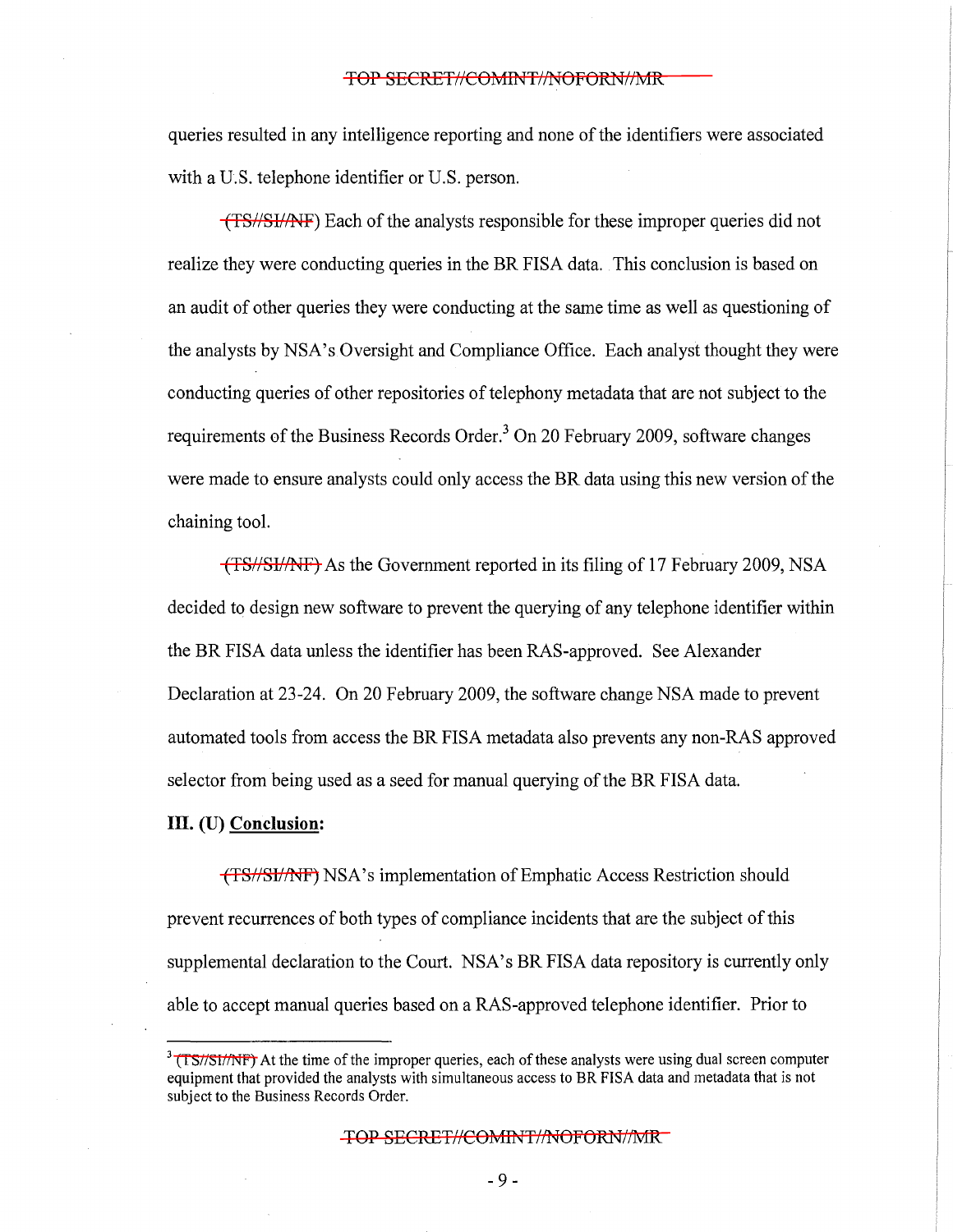reinstituting any automated process that would provide any sort of access to, or comparison against, the BR FISA data, NSA's Office of General Counsel and the Department of Justice will review and approve the process.

(TS//SI//NF) Notwithstanding implementation of Emphatic Access Restriction, NSA continues to examine its technical infrastructure to ensure that queries of BR FISA metadata are restricted to the use of RAS approved telephone identifiers. I expect that any further problems NSA personnel may identify with the infrastructure will be historical in nature. However, as indicated in my previous declaration to the Court, NSA will report any further problems Agency personnel may identify (whether current or historical) to both DoJ and the Court.